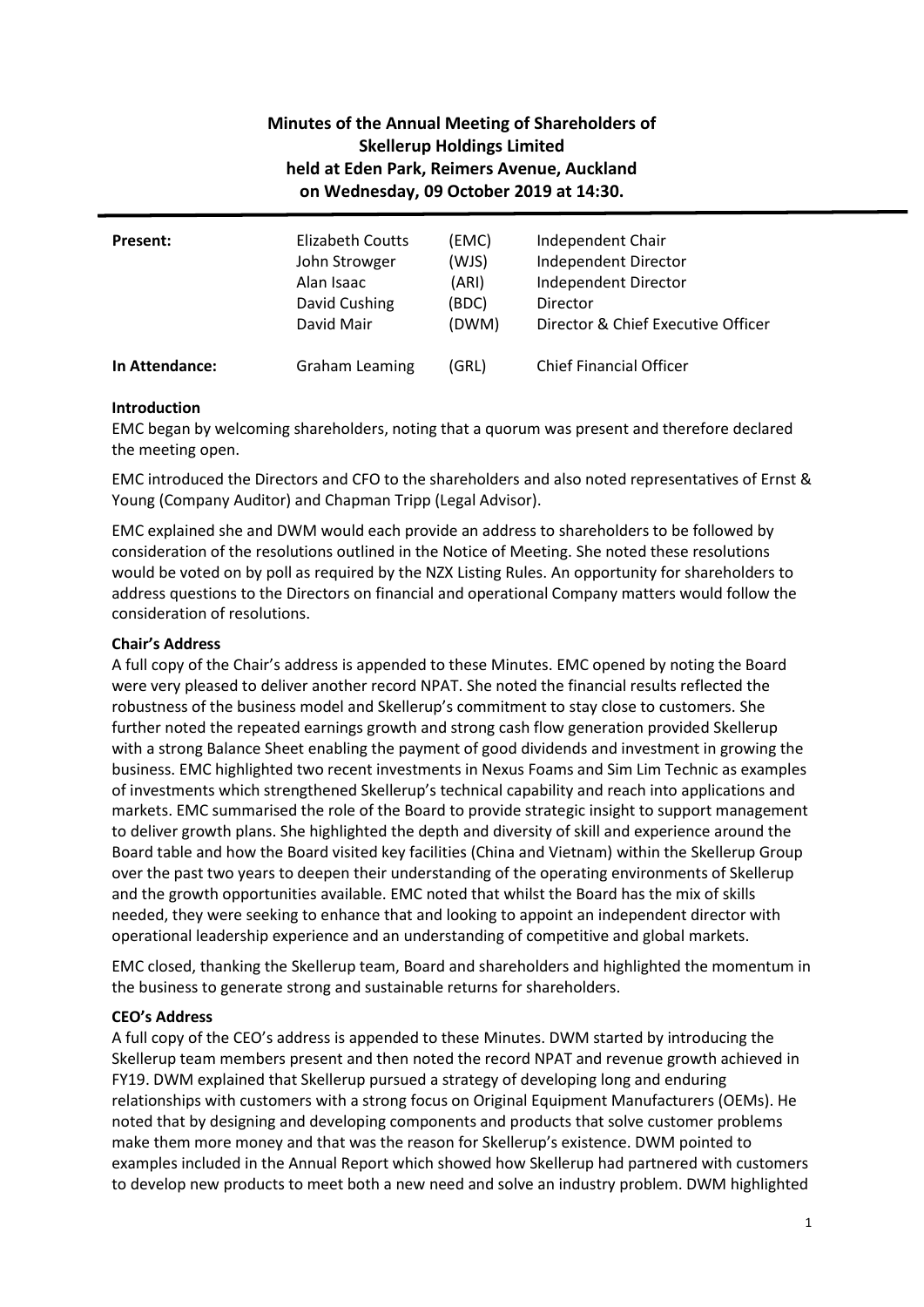the speed at which Skellerup was able to develop these products which is a key strength. He then provided an example of Skellerup's success in reducing waste in its operations and producing more saleable product as a result. DWM highlighted the focus on health and safety across the Group and his pleasure in the behaviours exhibited by leaders helping to reduce Skellerup's injury rate over FY19.

DWM then discussed the financial results achieved by the Industrial and Agri Divisions and the opportunities for further growth in both.

DWM highlighted the contribution of the diverse, entrepreneurial team at Skellerup and the ability to leverage expertise and learnings across a global team.

DWM closed by thanking the Skellerup team, Board and shareholders expressing a commitment to stay close to customers and deliver innovative products and services whilst continuing to drive efficiencies across its operations.

#### **Resolutions**

EMC moved to the resolutions before shareholders. She noted that a number of shareholders had cast postal votes or appointed proxies to cast their votes today. EMC noted that the Board held discretionary proxies and that these would be voted in favour of all resolutions.

## **Re-election of Directors**

EMC moved to the resolution to re-elect herself as a Director.

EMC noted that in accordance with the Company's Constitution, she was retiring and being eligible, offered herself for re-election.

EMC highlighted the growth in earnings and dividend of the Company since she was last re-elected and her ability and commitment to continue serving as a director of the Company. She then asked ARI to conduct proceedings in relation to her re-election.

ARI noted the Board unanimously supported the re-election of EMC and moved that EMC be reelected as a Director of Skellerup.

ARI called for any questions. No questions were received from shareholders in respect to the motion. ARI put the motion and invited shareholders to vote by marking the resolution on their voting cards. ARI then handed the Chair back to EMC.

EMC noted that in accordance with the Company's Constitution, DWM was retiring and being eligible, offered himself for re-election. She noted the Board unanimously supported the re-election of DWM. EMC then invited DWM to speak in support of his re-election.

DWM introduced himself and spoke of his tenure as a Director which started in 2006, and then taking over as CEO soon after the Canterbury earthquakes in 2011 and the changes in the Company in the ensuing period.

EMC moved that DWM be re-elected as a Director of Skellerup.

EMC called for any questions. No questions were received from shareholders in respect to the motion. EMC put the motion and invited shareholders to vote by marking the resolution on their voting cards.

## **Appointment of Auditors**

EMC advised that Pursuant to Section 200 of the Companies Act 1993, Ernst & Young are automatically reappointed as auditors for the ensuing year.

EMC explained that the proposed ordinary resolution is required to authorise the Directors to fix the auditors' remuneration pursuant to section 197(a) of the Companies Act 1993.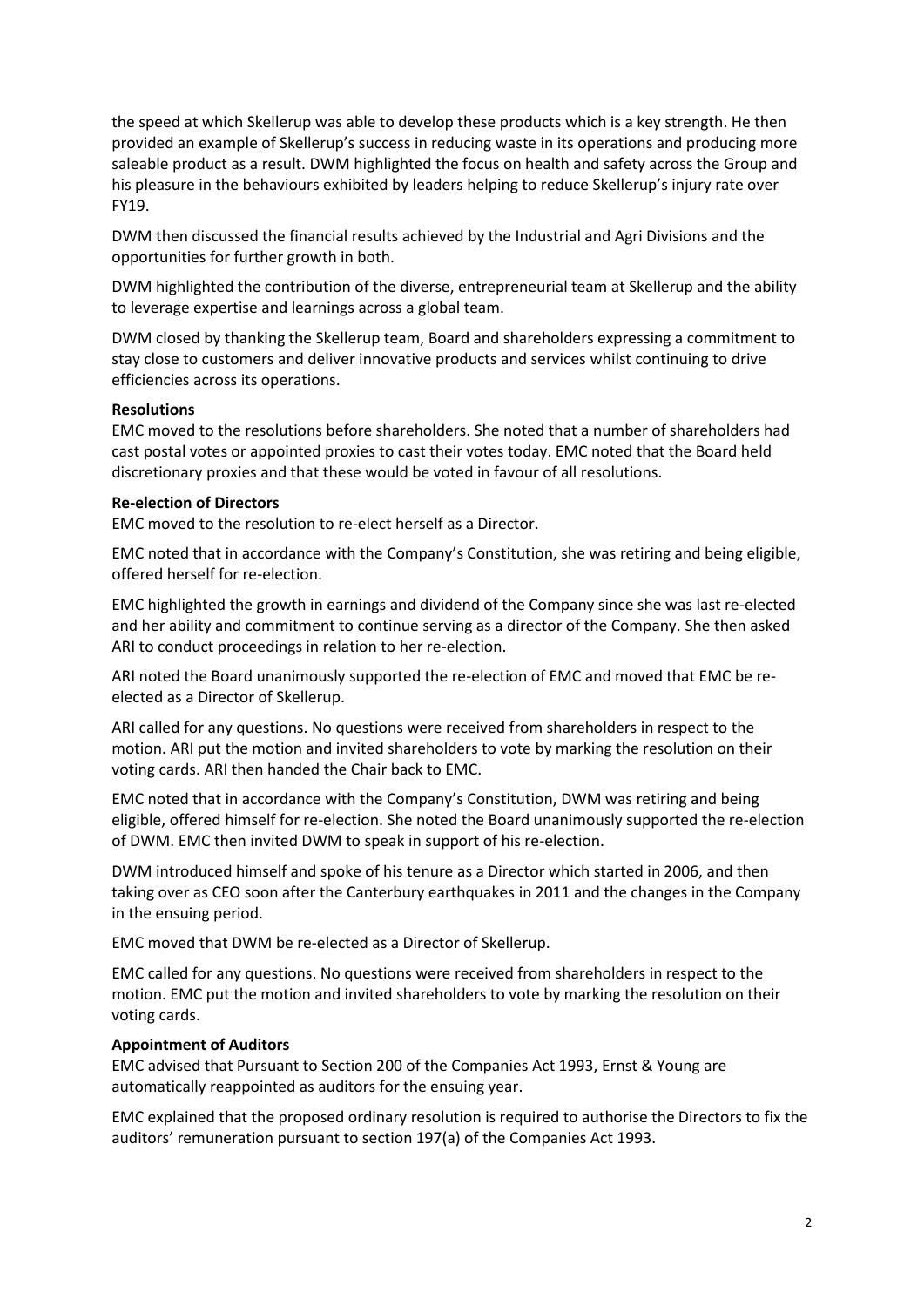EMC moved that the Directors be authorised to fix the remuneration of the auditors for the year ending 30 June 2020.

EMC called for any questions. No questions were received from shareholders in respect to the motion. EMC put the motion and invited shareholders to vote by marking the resolution on their voting cards.

## **Amendment of Skellerup Constitution**

EMC explained that alterations to Skellerup's Constitution were necessary to comply with the new NZX Listing Rules. She summarised the amendments and noted that the Constitution was last amended in 2016. She noted a copy of the amended Constitution was available at the Meeting with the CFO (GRL) and would also continue to be available at Skellerup's Head Office.

EMC explained that pursuant to the Companies Act 1993, alterations to the existing Constitution must be approved by a special resolution of shareholders.

EMC noted that the Board unanimously recommended shareholders vote in favour of the amendments to the Company's Constitution.

EMC called for any questions. No questions were received from shareholders in respect to the motion. EMC put the motion and invited shareholders to vote by marking the resolution on their voting cards.

#### **Shareholder Questions and General Business**

The Chair called for shareholders to raise any questions on the Company including questions on financial and operational matters.

Alan Best of NZ Shareholders Association congratulated the Board on results achieved, the Company on disclosure on the Skills Matrix in the Annual Report and noted he was pleased at the Company's plans to appoint a further director with technical skills to the Board. He queries what the pipeline of opportunities looked like compared to prior years. DWM responded that the pipeline was large but timing of realisation was in many instances subject to customer decisions. DWM highlighted the US market remained the greatest opportunity for growth and that the Skellerup team was refreshed and hungry to succeed.

Coralie Van Kamp suggested that the Chair consider the order of events in future Annual Meetings to permit discussion on the business before proceeding to the resolutions. She noted that this would enable debate around any controversial issues before voting was undertaken (she added there were no controversial issues for discussion at this Skellerup Meeting).

Boyd Jones queried how Skellerup could prove the effectiveness of the ADF liner in improving mastitis prevention. DWM noted that knowledge of the improvement sat with ADF and that on-farm trials were in progress.

Gerard Pin queried whether Skellerup considered the NZD exchange rate was at an appropriate level. GRL responded that Skellerup's exchange rate risk was mitigated by the natural hedge it had in place for most of its currency exposures and that the market dictated where the exchange rate sat.

John O'Sullivan expressed concern that Skellerup may be vulnerable to a takeover offer given the attractive nature of its yield and suggested Skellerup do more to promote itself in the investment community.

Grant Plummer noted Skellerup's stock turn was relatively low and queried how this could be improved. DWM noted there were a number of programmes in place designed to improve including reducing the cycle time to manufacture products.

Bob Hayward asked how the trade war and sanctions impacted Skellerup. DWM noted that Skellerup managed the risk and impact with its international model and flexibility on where to manufacture and that the trade sanctions also created opportunities in other markets. Bob Hayward also queried